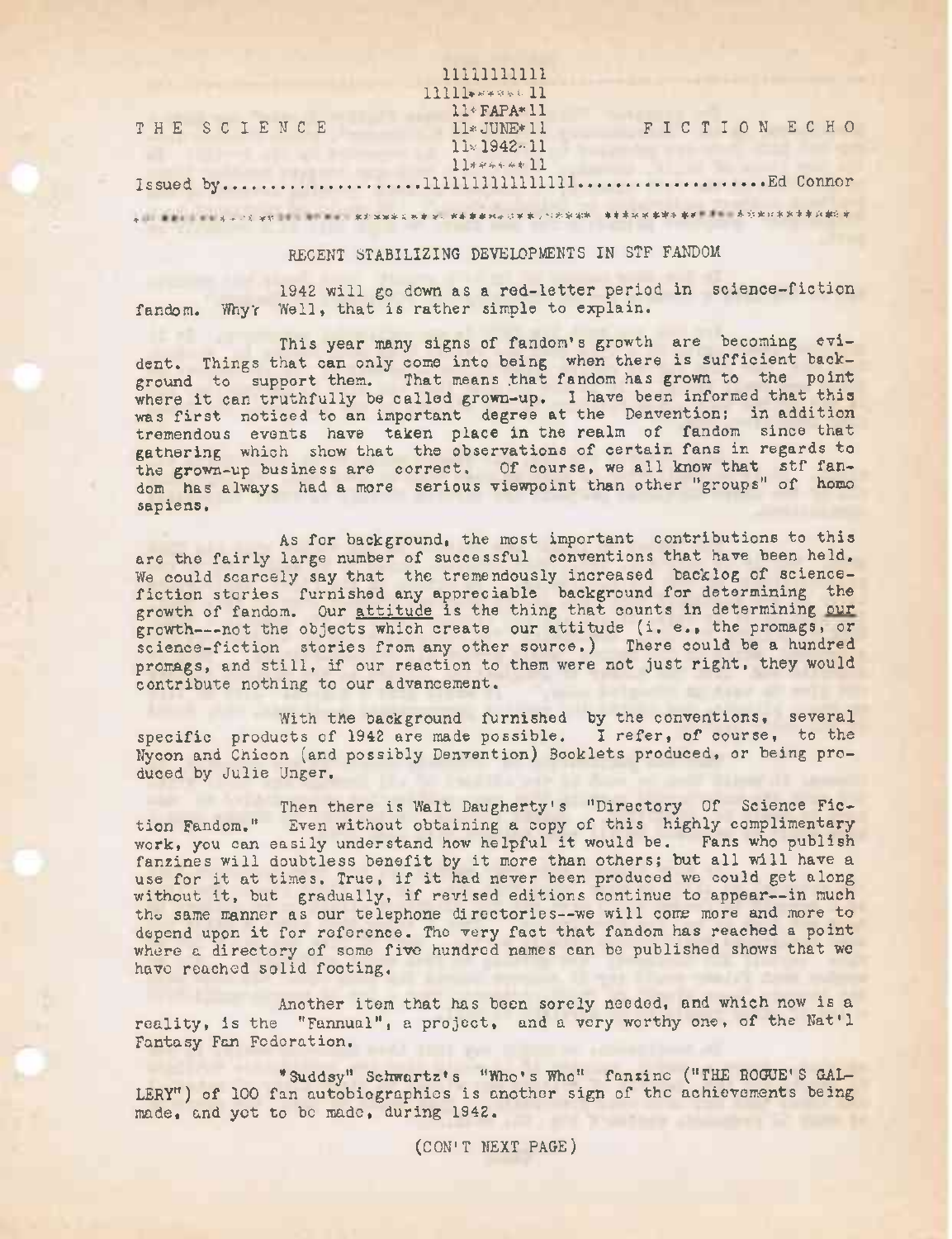# 2 THE STF ECHO

The proposed "History Of Science Fiction Fandom" may have a predecessor in the "Introductory History of S-F Fandom", which Charles Tanner and pale Tarr are prepared to produce. As reported by Joe Fortier in the May issue of Calif. Mercury: "This is a stop-gap measure pending inter preparation of the full history, a project shelved pending outcome of the Yearbook project undertaken by Columbia Camp." It would be published as a highlight" pamphlet primarily for new fans. We hope this is a reliable re port.

In the same number of CM is a report that Speer has submitted to the NFFF a formula for an "Encyclopedic Dictionary of Fandom."

You can see that the NFFF is accomplishing something. It is bringing about unity of a type that has rarely been seen before in Fandom. Fans can now plan for an entire organization—instead of for themselves or their own small group. It is now evident that the NFFF is worthwhile, and it has gained that classification by the efforts of the officers, The Planning Committee, etc.

So---- despite the WAR, STF Fandom seems to be doing quite all right. It is accomplishing as much or more than it ever has. We hope that all of the above mentioned projects are carried through to their successful conclusions.

The "March Of Ideas" was started by Bob Tucker with his YEAR BOOK, but.it is only now, 1942, that everyone seems to be awakening to the possibilities of stf fan publishing. We notice in the first anniversary issue of THE FANTASITE that Carl Jacobi proposes another item of this type. The gist of it is this, if you are not already aware of it: Compile a HAND-BOOK OF SCIENCE FICTION, containing "an accepted order of terminology and geography which in the future would govern all science-fiction. That it describe and list the number of imaginative cities on the various planets and give to each an accepted name." It would give a general list of life on these planets, and number the various governmental positions, etc, found in the solor system.

When the publication is entirely completed and accepted by fandom, it would then be sent to the editors of all Promags and their writers with the underhanded warning that any publication which failed to accept it would be BOYCOTTED. Jacobi further states that he thinks such <sup>a</sup> book would be welcomed by all sane editors with open arms.

He have thought this over carefully, and have concluded that the proposal is silly in more ways than one. In the first place, the idea of a boycott by fandom would have not the slightest effect on an editor; he does not look to us for circulation. Then I think that after a while the same background would become utterly boring. Sort of like the way a lot of fans (myself NOT included) are getting to feel about ASTOUNDING. And we wonder what Palmer would say if someone shoved the book under his nose with the threat: "--or else!" We think, friends, that a lot of people would tell a lot of other people to go straight to hell.

In conclusion, we might say that this Handbook would, in our opinion, serve <sup>a</sup> useful purpose if it would list the information outlined by Jacobi for the benefit of writers who wished to steer clear of material and ideas that had been used previously. That would be just the opposite of what CJ proposed, wouldn't it? Oh, well....

(END)

. . . . **. . . . . .** . . . . . . *.*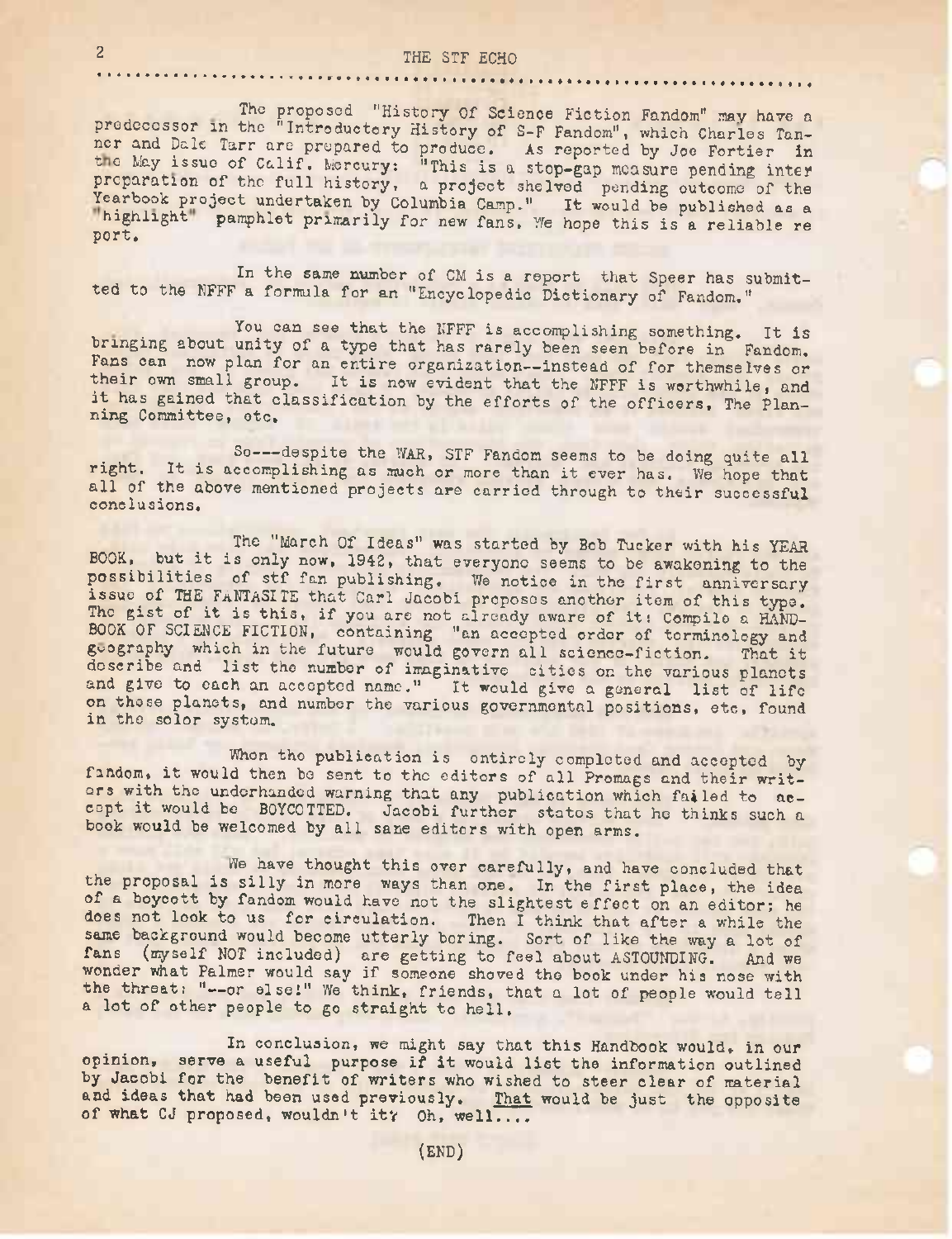### THE STF ECHO

#### AND AFTER READING----

Now that fandom has grown up, it is time for all fans to stop and take stock of the situation. Where do we go from here? What further achievements can we seek'

First of all we can look behind us to determine if we have neglected anything. We will find that we have done just that. It has been unavoidable—fandom in the past has been more or less a struggle for supremacy; a campaign by each individual to cut a niche for himself in the minds of other fans so that he might become famous. Fan organizations have been attempted; they have failed. Without the unity of a successful federation of fans, it was well-near impossible to pick up the loose threads of opportunity that were left dangling in our wake. Now is the time to regain some of those lost connections—and while doing so find the equilibrium that we have long sought.

<sup>A</sup> breach of sorts has been unconsciously established between ourselves and the pro stf publications. True, it will not spell our doom, and most assuredly wc can do nothing about it and still survive decadence. In my humble opinion, the least any lover of stfiction can do to show his interest in the pros is to write to them, commenting intelligently on each issue of each book that he receives. Oh, we know that you have listened to others blowing on this subject—in the last issue of FUTURE Lowndes offers quite a spiel about the matter. Of course, most of you know that this is the policy of NOVA—closer cooperation between fan and pro. Ashley, and we believe Evans, are champions of the idea. But there is no need to go into the extreme about it--really, if more fans would discontinue opposition to it it would appear to be <sup>a</sup> considerably more moderate plan than is generally believed.

In saying that we should strive to regain some voice with the professional magazines we don't mean strive to wrest some kind of ''control<sup>n</sup> over them by our united effort---good Ghodde, no! We can never tell the pros what to do. The fact of the matter is that we have no appeal to them whatsoever as a whole. But we can write to them as individuals--consistently, with good, constructive criticism--and thus gain more prestige for our entire group. Constitutive criticism--and thus gain more prestig

Perhaps the most interesting article on this subject that we have ever read was "Critique" by Clifford D Simak in the same issue of FAN-TASITE as Jacobi's previously mentioned effort. He offers the statement that the fans have failed themselves by neglecting to contribute in a constructive manner to the field in which they are most interested---sciencefiction. Naturally, we agree with him whole-heartedly. Of course, his statement that "The fans are in a position, if they wish to take advantage of it, to make science fiction what they want it to be," may seem <sup>a</sup> little strong, but it is essentially correct. It would only be necessary for the editors to receive our sincere and regular criticism to obtain stf of the improved calibre. Of course, it would take time to get results, but that would seem to be the most obvious way to show an editor that we are sin-